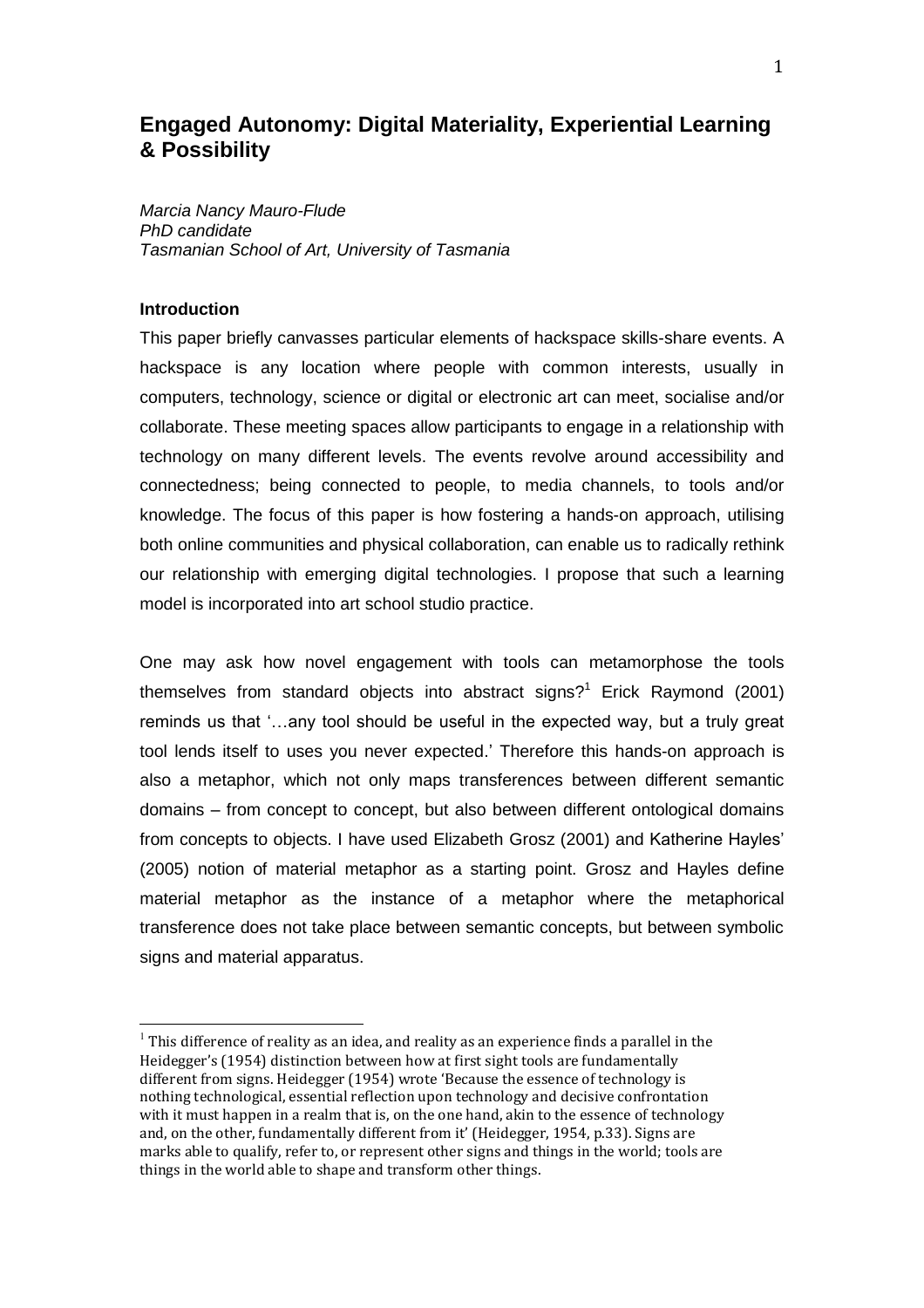Heidegger (1927) once pointed out that tools exist in order to do, their being-in-theworld always refers to the possibility of work to be done and taken up in a system of other equipment and labour. Heidegger calls a tool we just use, "serviceability for"; it fits with the acts of our hands, and the goal in our minds. It aligns seamlessly with its function and does not call for further reflection; we do not think about a hammer, we just use it (1927, p.73). But what about when a tool does not function according to its habitus, for example when it breaks down, it suddenly becomes a strange separate object. Then it is not an iconic sign anymore but an indexical one. The person then has to reconsider their engagement with the tool as an object – repair it, replace it, or change their relationship to it and open up its possibility by extending it beyond that which it was created for.

#### **Case Studies: ECLECTIC TECH CARNVIALS (/etc) & HACKER CAMP 'What the Hack?'**

Meeting a group of like-minded people online, via mail list chat and forum discussions and actually meeting In Real Life (IRL) is a long journey from the thought to the  $act<sup>2</sup>$  As such, key to the functionality of hackspace events are both the online communities and the IRL meetings. In these arenas discourse and knowledge exchange are the central feature.

 $\overline{a}$ 

<sup>&</sup>lt;sup>2</sup> It is outside the bounds of this paper to elucidate fully upon semiotics but I base my models here from a Peircean semiotic perspective which persists that symbolic language can never fully justify the semantic meaning in action. What is significant here, is the lacunae between language and lived experience explained in the work of Peircean semiotics. Peirce describes it as a state of mind from which you can 'set out,' namely, the very state of mind in which you actually find yourself at the time you do 'set out' - as a state in which you are laden with an immense mass of cognition already formed, of which you cannot divest yourself (cited in Weber, 1987, p. 12).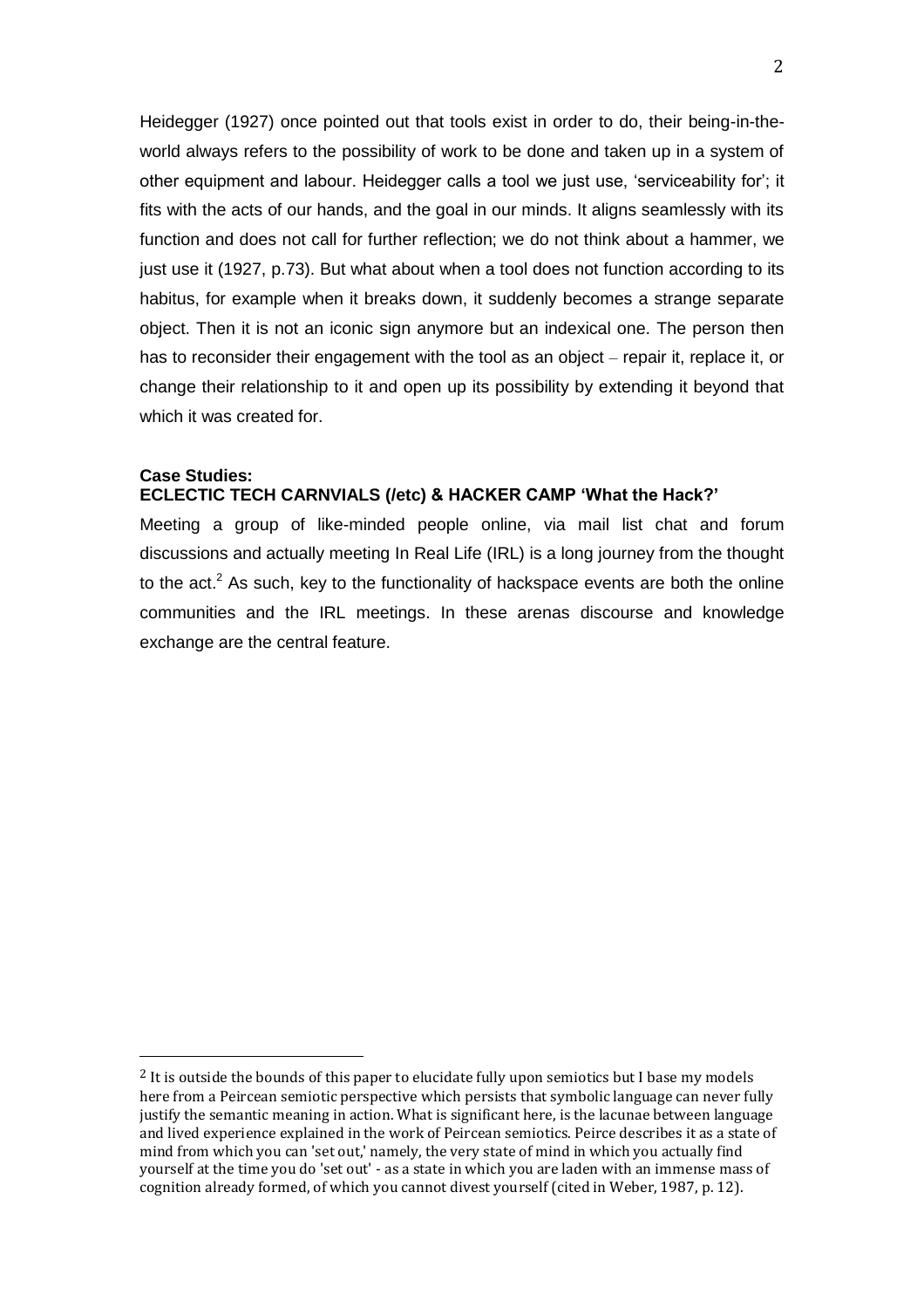



In Figure 01 we can see this model demonstrated in a poster for a GenderChangers Academy (GCA) event that highlights a playful mulitvocal and amateurish approach, even though people from all levels of knowledge attend. The specific emphasis is upon process rather than product and implicit in this is a notion of inclusivity and experiential practice that goes beyond the acquisition of a set of techniques and skills. Computer and media technology play a major role in our daily lives, but particular groups are more or less excluded from production and development of that information technology. Reminding us about the people on the periphery: the poor, young people, fugitives, the precarious elements of the social body, and giving hopeful insight into the inclusive potential of these new types of worlds, Matthew Fuller (2003) states 'Free Software is too internalist. The relation between its users and its developers is so isomorphic that there is extreme difficulty in breaking out of that productive but constricted circle.' A significant number of computer users are not aware that there are a spectrum of Operating System (OS) choices available, let alone about the GNU/Linux or Free Software Foundation (FSF), which enables

GCA course Hardware & FLOSS (Free/Libre Open Source Software) in the ASCII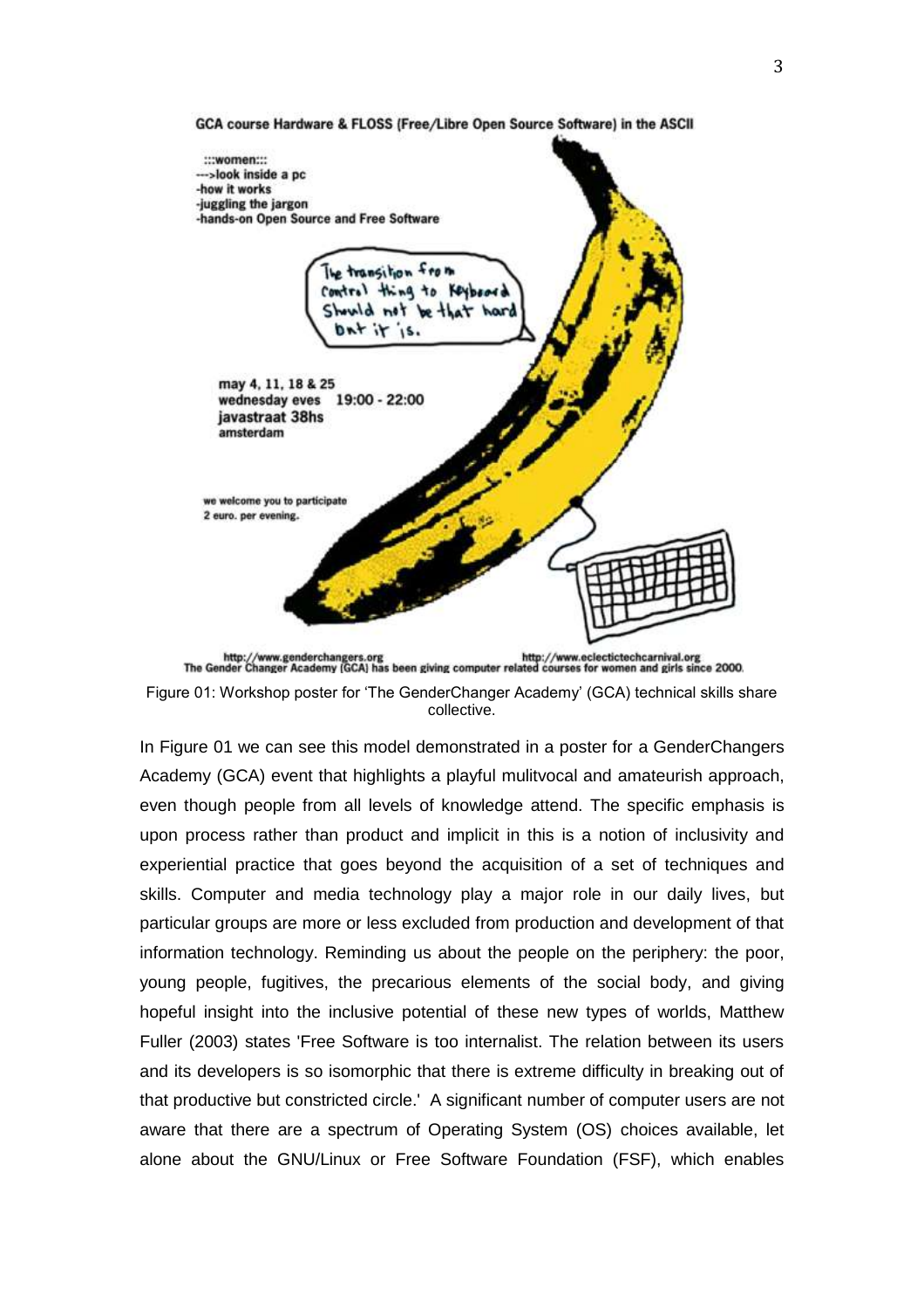people to choose and modify the technology they use and not be restricted by economics or reductive proprietary laws.<sup>3</sup>

GenderChangers Academy is an international collective of women who deal with computers the hard way, in the sense that in workshops they open the computer hardware up and demystify the machines by cataloguing their inner parts. For the past decade they are active on almost every continent. They meet up In Real Life, through a mailing list, via webcam email, on Internet Relay Chat (IRC) and on their website that contains an interactive Content Management System (CMS). They promote a Do It Yourself/ Do It Together (DIY/DIT) approach in Information Technology (IT) and promote the use of Free Software.<sup>4</sup> The name 'genderchangers' itself is derived from a small piece of computer hardware that changes the "sex of a computer cable" (see Figure 04). The metaphor has been chosen to start a discussion on how women and minorities are excluded from the field of IT. The GCA"s customised experiential learning events challenge the more goal-orientated, vocational and teleological approaches that are so dominant in today"s learning environments. Their desire is to change the dominant gender of people who use technology and this is communicated in the artwork, courses and events they produce. GCA nurture and encourage different types of people to engage with technological systems and to this end their events utilise ready-made, industrial hardware, however not in an affirmative way, but rather in an attempt to hack it and thus subvert its cultural paradigm. A crucial IRL event for the group is the yearly Eclectic Tech Carnival (/etc), a weeklong skills share event produced by the GCA in collaboration with a different international co-host each year. Figure 02 displays an example of the promotion poster for the 2005 /etc.

 $\overline{a}$ 

 $3$  Therefore underlying the hands-on-approach to hardware hacking is a dream that one day this may spark further interest and learning in hardware & software interface design elements, so that it can more fully incorporate the voices of displaced, marginalised and exploited people by its production methods as well as its medium.

<sup>4</sup> http://genderchangers.org | http://eclectictechcarnival.org | http://sistero.org/mdhhh/ Here are some of the portal sites where the projects exist online. Specifically skills share events are inspired by the free software movement focusing on the GNU/Linux operating system because does not deploy proprietary software, since the source code is made available for users to modify and extend. A description and an example of what Free Software is see the definition: 'Free software is a matter of liberty not price...Free Software Foundation, established in 1985, is dedicated to promoting computer users' rights to use, study, copy, modify, and redistribute computer programs. The FSF promotes the development and use of free software, particularly the GNU operating system, used widely in its GNU/Linux variant. The FSF also helps to spread awareness of the ethical and political issues surrounding freedom in the use of software'. See http://www.fsf.org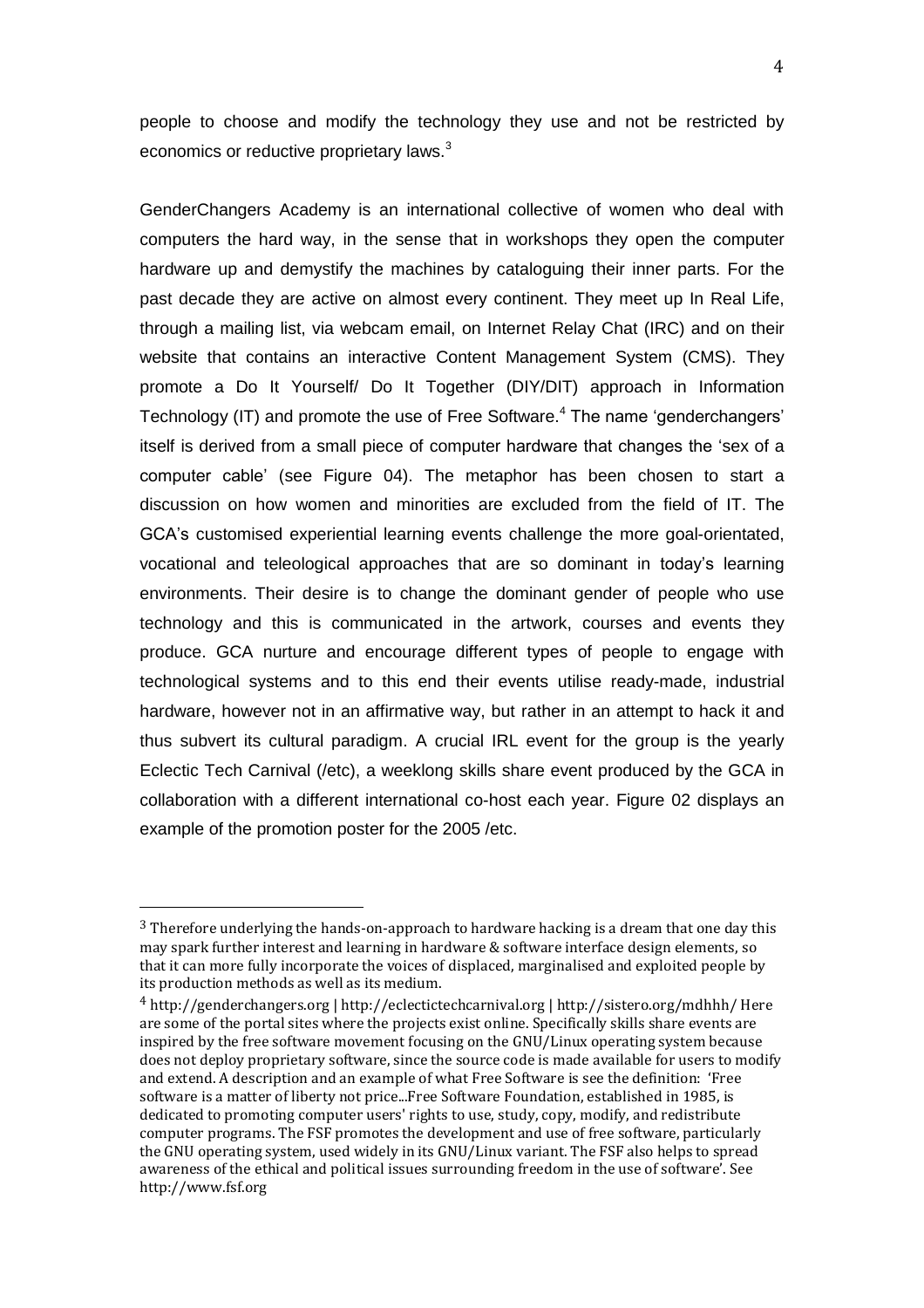

Figure 02: Poster for the 2005 /etc Eclectic Tech Carnival weeklong skills share event.

The website, genderchangers.org, was based on the Linux file system structure and as such gives site users a subtle lesson in GNU/Linux directory hierarchy. Simply by being familiar with the terms allows the possibility of further research if a participant or user feels inclined, since technical terms are often intimidating this simple presence of terms builds a gradual familiarity. Figure 03 shows a screenshot of the menu/ Linux Operating System file system tree structure. One can also read into the image GCA"s emphasis on technology, craft knowledge and the creative process as opposed to more formalised ways of understanding software and hardware. The hacking of tools influences and shapes the creative process of the participant. In *Articulating the Tacit Dimension in Artmaking*, Michael Jarvis (2007, p.202) writes: "if the current professional practice is to identify those aspects which are deemed to be "good" or "best" practice, then there is a danger that this will invite a host of imitators which will, in turn, deny opportunities for newer and more radical forms of practice.' Often the processes of making radical work involves "engaged autonomy", which is the very opposite of acquiring a body of knowledge and joining a profession so often encountered in more formal modes of education and art school practice.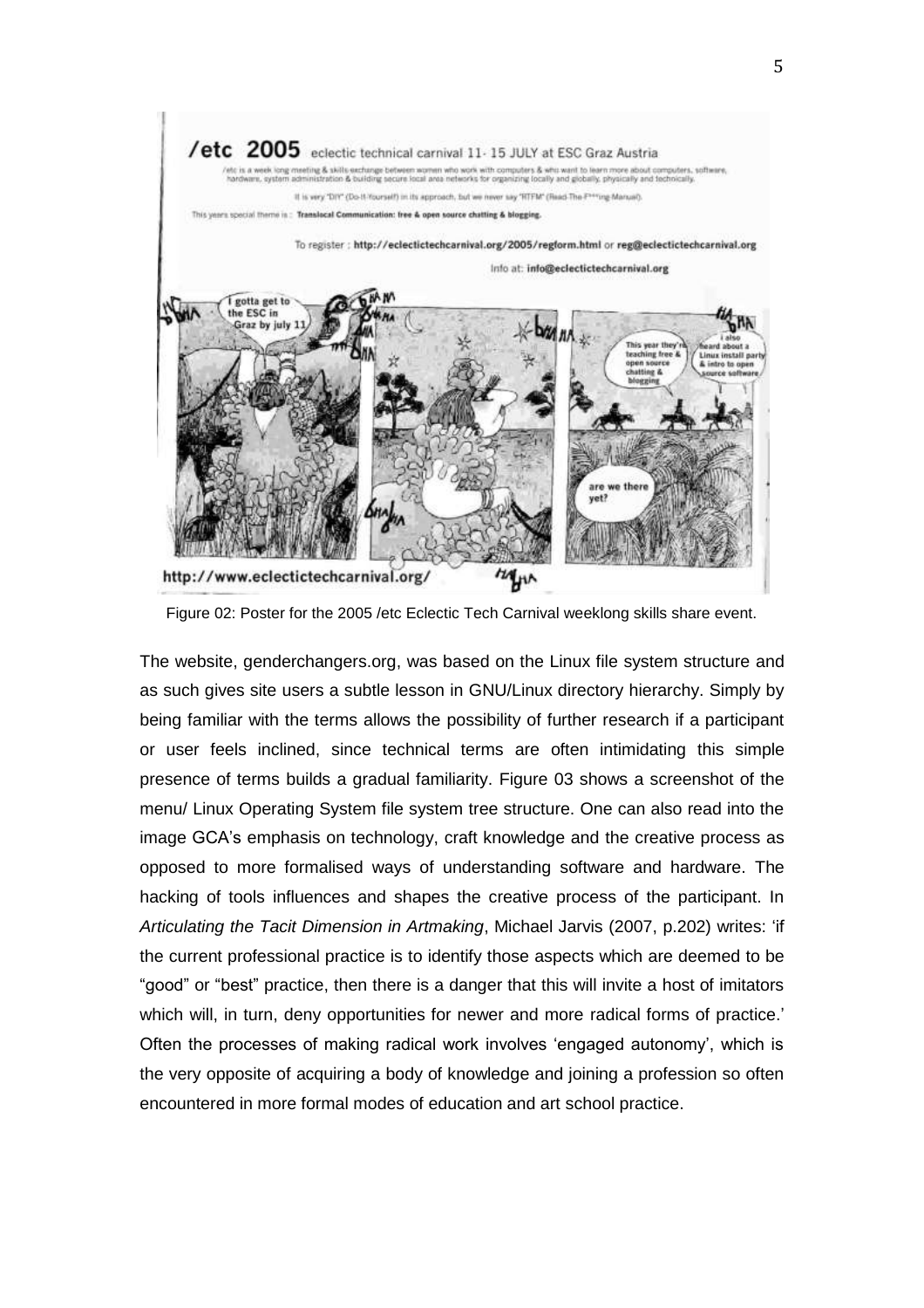For beginners just to be present and exist (hang out) in the environment of a computer space, hearing the jargon and seeing computer users in action is not only basic research but an important part of one"s first engagement with technology and the start of a path towards understanding that technology. Charles Esche (2004) proposes a model of "engaged autonomy" in order to suggest a way to think about autonomy not as something that is invested in a discrete reality or object but rather as a way of working and more dynamic approach to ones practice. "Engaged autonomy" is about questioning learned responses and ways of behaving, following your own enthusiasms and possibly allowing yourself to be an amateur in the realm of technical professional. Moreover, theory, such as philosophical and historical agendas, is also negotiated and approached as a toolkit used to analyse and deconstruct the world one finds themselves in.



Figure 03: Screen shot from our first website, genderchangers.org. The menu was based on the Linux Operating System file system tree structure.



Figure 04: A Gender changer is a little piece of hardware that changes the "sex of a computer cable". Image of the hardware sourced at [http://en.wikipedia.org/wiki/Gender\\_changer](http://en.wikipedia.org/wiki/Gender_changer)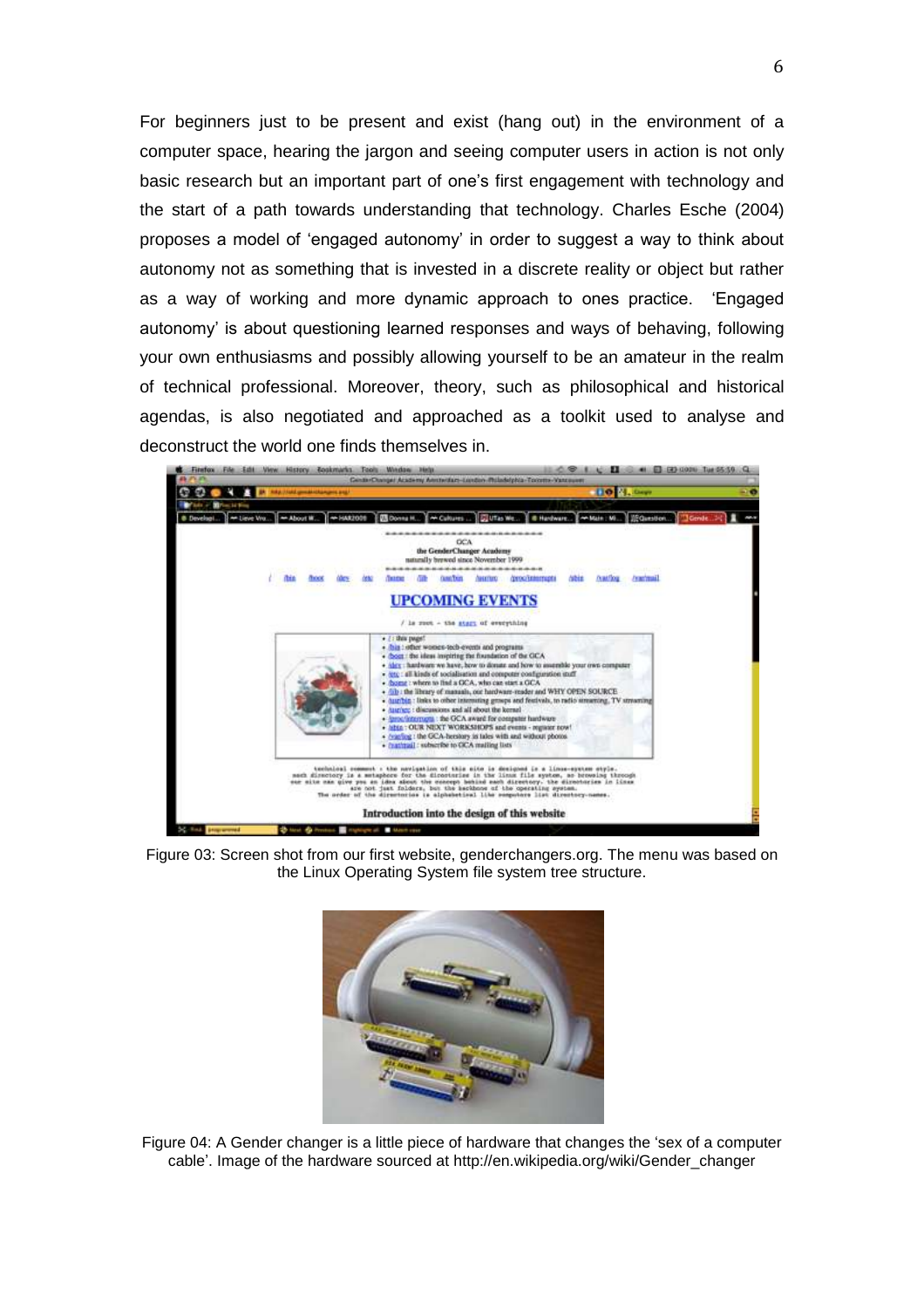The GCA"s computer hardware course sets the foundation for further exploration. Hardware is a mystery and its technical jargon may seem difficult for some participants, so simply playing with it is a way to get to know how the technical paraphernalia works. The course offers hands-on practice in an environment free of worry about breaking expensive equipment. The workshop covers computer parts, the difference between memory and storage, what master and slave drives are, and the BIOS. It involves demolition and re-construction, with quite a bit of repetition, and weaves in the history of computer hardware, software and modern technology. Knowing how it works, being able to interact with it, initially gives one a sense of control and independence. Figures 5-8 show some images of these collaborative approaches in their skills-share events in action. Pulling apart and shutting down the machine, or perhaps even throwing it out of the window, creates a genuine interactivity outside the box and outside pre-empted behavioural patterns in relation to hardware. During the process, the false promises, installation nightmares, support horrors and other frustrations with software, known to any computer user are brought to the fore, and become the material of the workshop.

In regard to the instrumental use of tools, Elizabeth Grozs claims "Artists and activists pirate technologies in the pursuit of re-enchantment and liberated space" (2001, p.83). She continues with regard to the immanent quality of women-centred activities and their unique link to digital materiality:

> All in one way or another seek, desire, hope or imagine some kind of liberation, movement beyond and outside the body and its perceptual, sexual, or material limits in the mode of action-at-adistance [which, significantly and rather strangely, Nietzsche has attributed to women as their special power of allure] (2001, p.83).

This gives indication of an immanent kind; Grosz"s perspective opens the entire social field to transformation and reconstruction, ranging from the economy and technology to media and education. What is crucial is that while ease of access to virtual communities adds to the allure of these projects, their primary appeal lies in the capacity to satisfy the need for camaraderie on the ground. Much of the events are organised over vast translocal distances therefore they have much experience and influence in dealing with social networks and a largely online presence. Yet, the aim of Grosz"s analysis is to focus attention on the nature and the structural transformations of the architectural space, the relationship to virtuality and its actual function within the public sphere.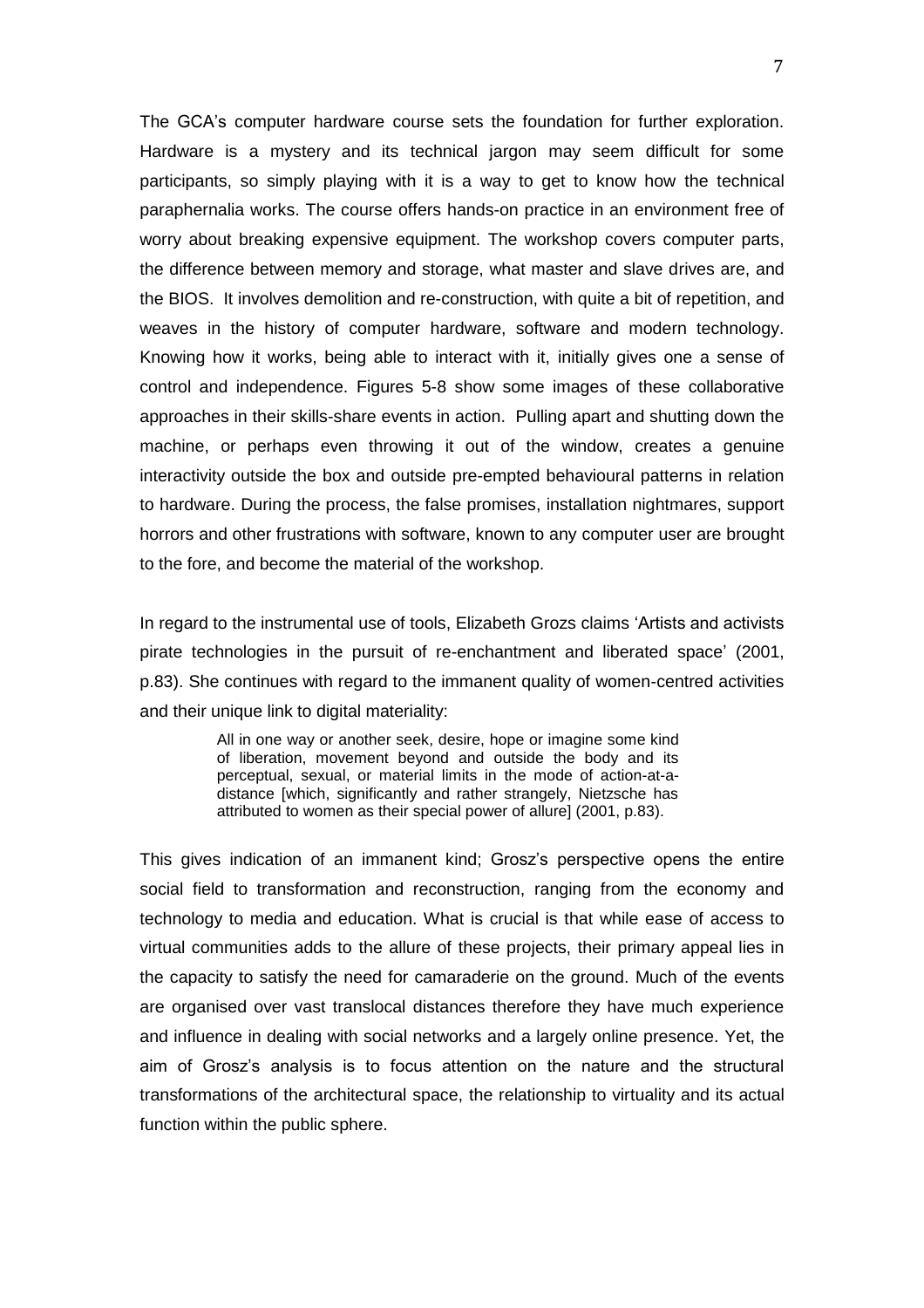

Figure 05: Preparation meeting for /etc 05 in Paris using free wi-fi at *Palais de Tokyo* a building dedicated to modern and contemporary art.



Figure 06. GCA workshop on computer hardware at ASCII in Amsterdam.



Figure 07: Content Management System workshop at /etc 05 in Graz.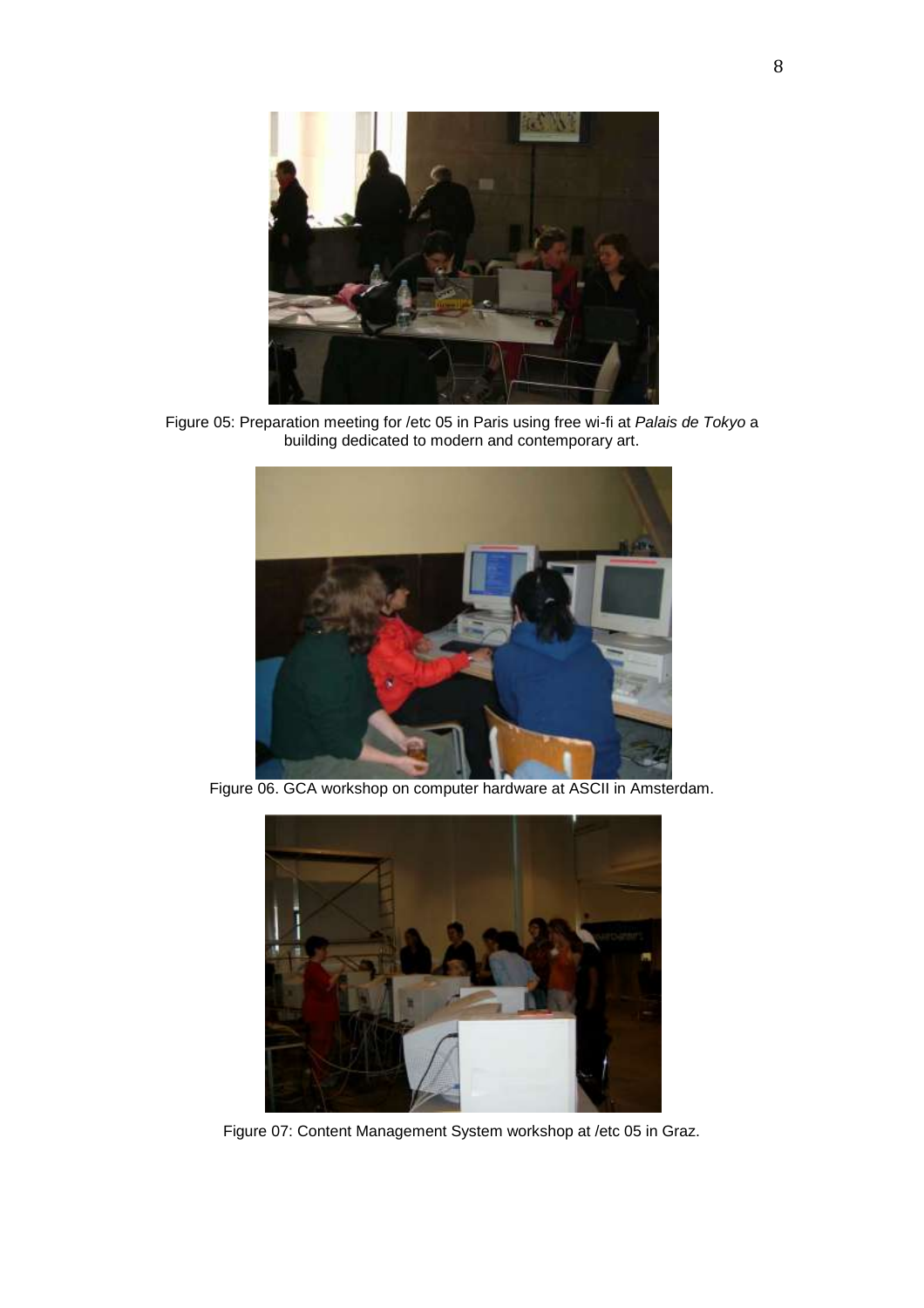

Figure 08: Preparation meeting in Rome for /etc 06.

The significance of the distributed and local nature of these events is about access. This more experiential learning environment is a synesthetic way of approaching skills development that seems to foster information acquisition that is friendly to various minority groups and people of different backgrounds. Figures 09-12 show these workshops and events happening at autonomous media spaces around the planet, as this fresh approach is gaining an international momentum. GCA"s hope is that this encounter and engagement may one day spark the desire for these people to eventually be responsible for developing creative media designs, software and hardware tools and platforms according to their own needs and experiences.



Figure 09: Workshop and talk at *Bandung* Centre for New Media Arts.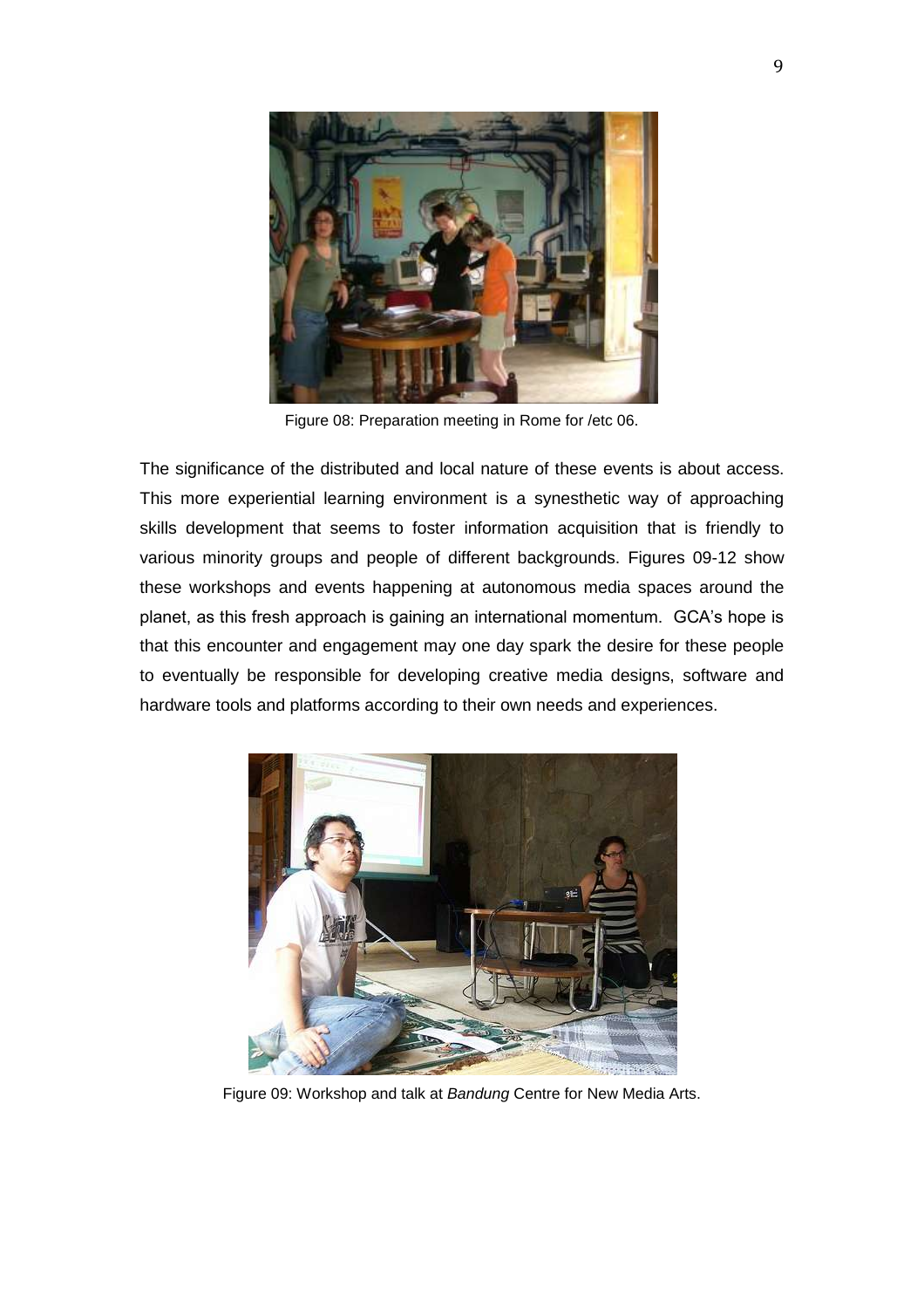

Figure 10: Workshop and talk at *Bandung* Centre for New Media Arts.



Figure 11: Noise Box workshop at *Bandung* Centre for New Media Arts.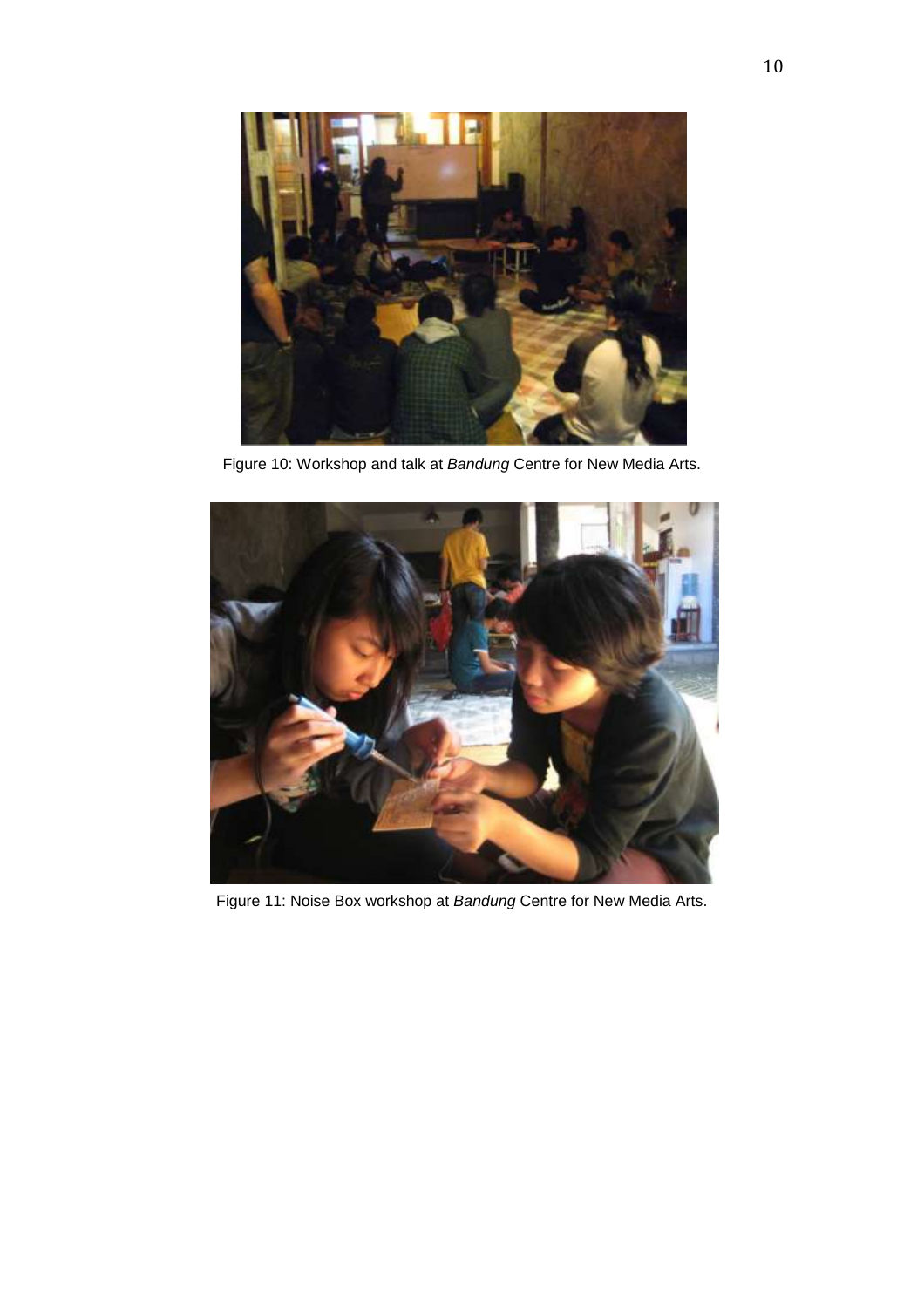

Figure 12: Noise Box workshop at *Bandung* Centre for New Media Arts.

This practice extends from a much larger participatory culture that is influenced by the free software movement; here I simply give an example of an element of its inclusive and playful approach. "What The Hack" (2005) is a recurring outdoor conference/event that takes place on a large camp ground in the south of the Netherlands. Figures 13-18 show images of this event. This event takes place every four years, and originates from a group of people centred on a small hacker magazine called [Hack-Tic.](http://www.hacktic.nl/) The magazine's last issue was published in 1993, but the events extend the magazine"s creative philosophy.



Figure 13. Stone Computer featured at the international Hacker festival Hacking at Random.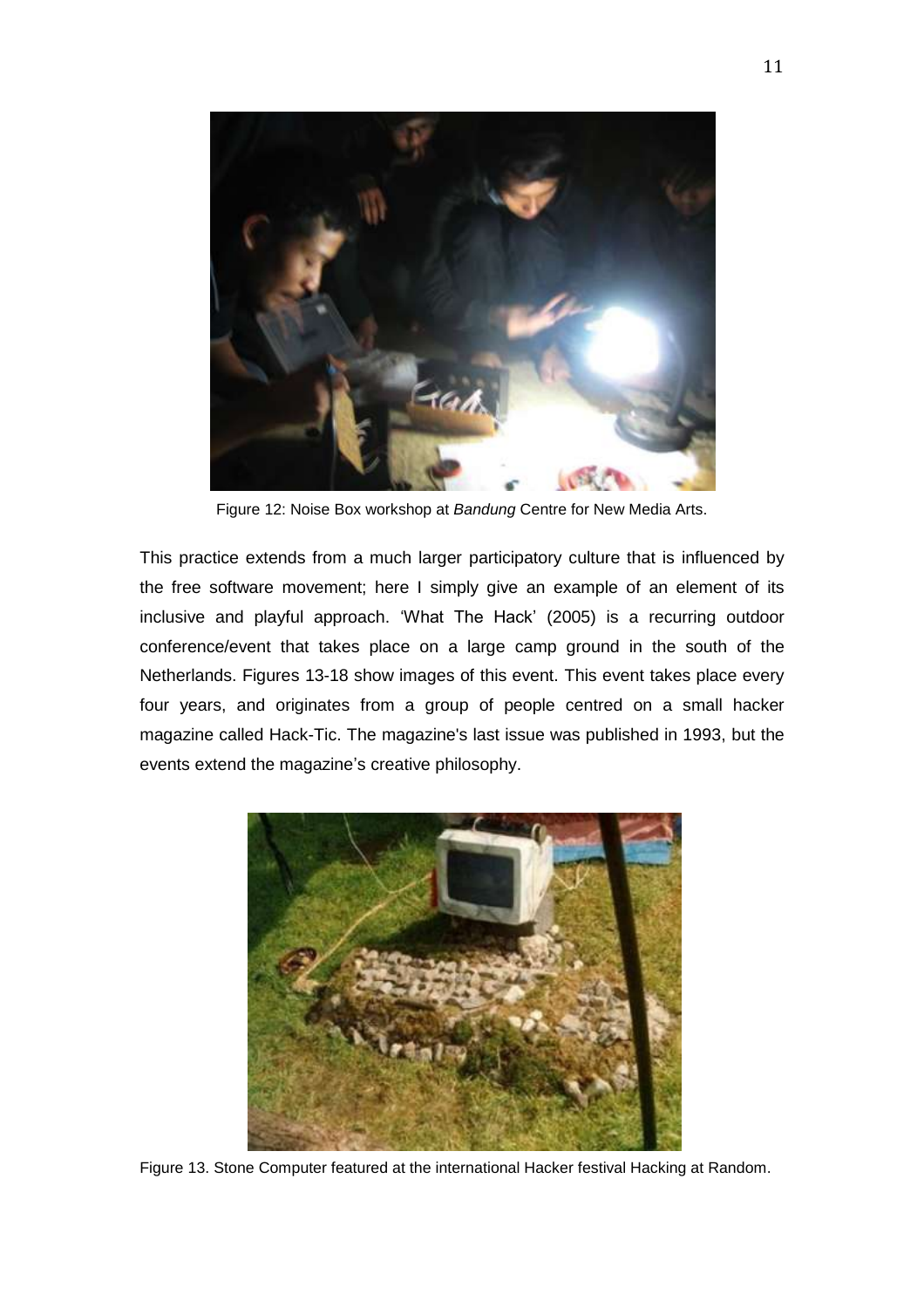

Figure 14: 'What The Hack' (2005) Tent city and wi-fi antenna.

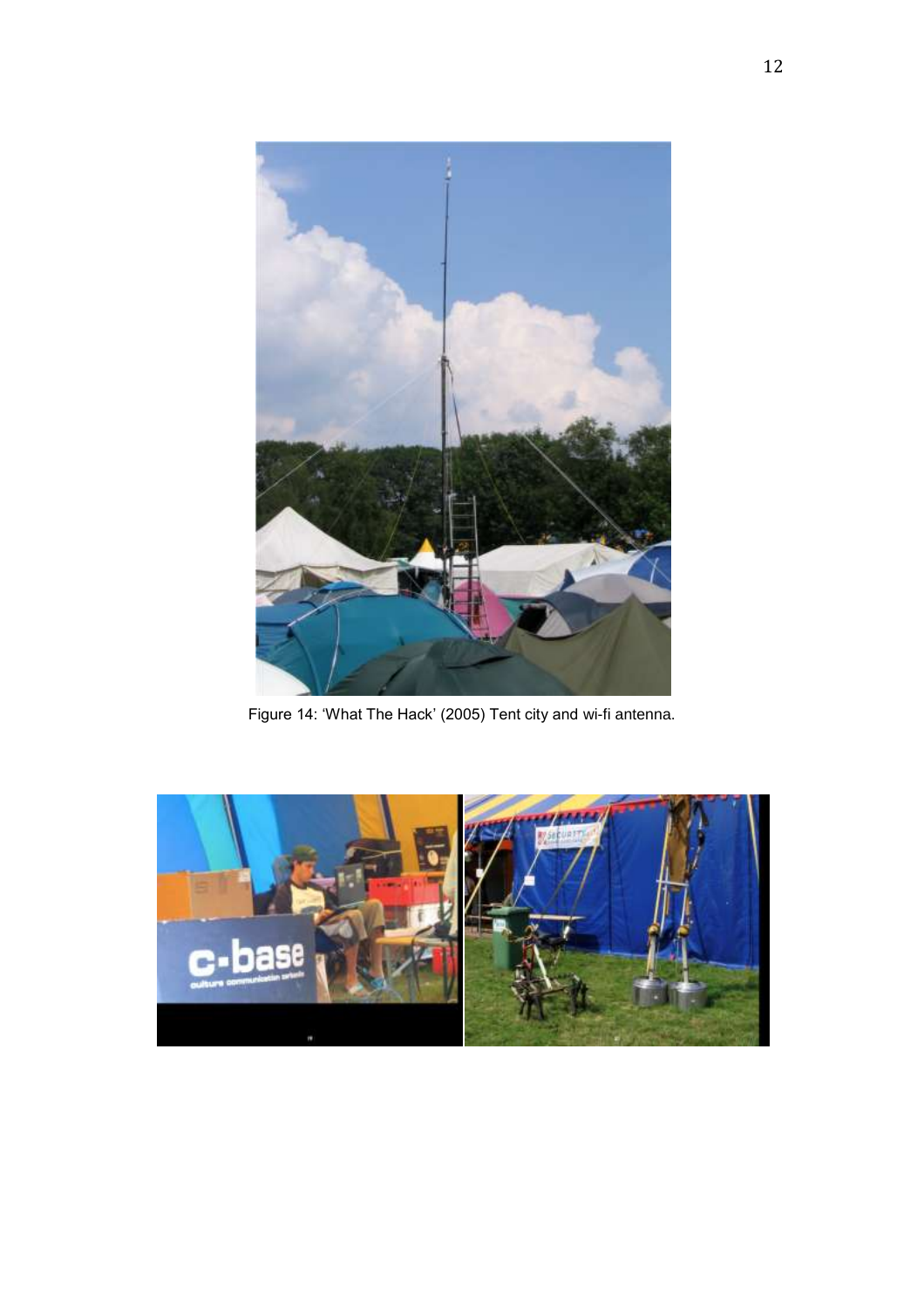

Figure 15 -18: C-Base tent at "What The Hack" (2005) a non-profit [association](http://en.wikipedia.org/wiki/Non-profit_organization) of about 300 members located in [Berlin, Germany.](http://en.wikipedia.org/wiki/Berlin,_Germany) The purpose of this association is to increase knowledge and skills pertaining to [computer software,](http://en.wikipedia.org/wiki/Computer_software) [hardware](http://en.wikipedia.org/wiki/Hardware) and [data networks.](http://en.wikipedia.org/wiki/Computer_networks) The association is engaged in numerous related activities. For example the society has had stands at large festivals, such as [Children's Day,](http://en.wikipedia.org/wiki/Children%27s_Day) where they introduce young people to topics like [robotics](http://en.wikipedia.org/wiki/Robotics) and [Computer-aided design.](http://en.wikipedia.org/wiki/Computer-aided_design)

People from every nook and cranny of the hacker universe arrive and pitch their tents: from interested amateurs to experts in every field of computer networking and security, developers of Free and Open Source software, civil liberty and privacy activists, as well as many others who will be showing their projects and talking about their practice. There are very large tents where lectures and presentations are held as well as multiple bars, gaming tents and other cosy spaces to hang out.



Figure 19 - 20 "Onze Lieve Vrouwen Tech Huis" (the very lovely lady tech house) the 2005 "What The Hack"

Figures 19-20 are of the 2005 "What The Hack" event where GCA constructed with the "Onze Lieve Vrouwen Tech Huis" a place where people can meet, drink tea and eat cookies, re-install Macs with Linux, audio stream a radio show, learn Drupal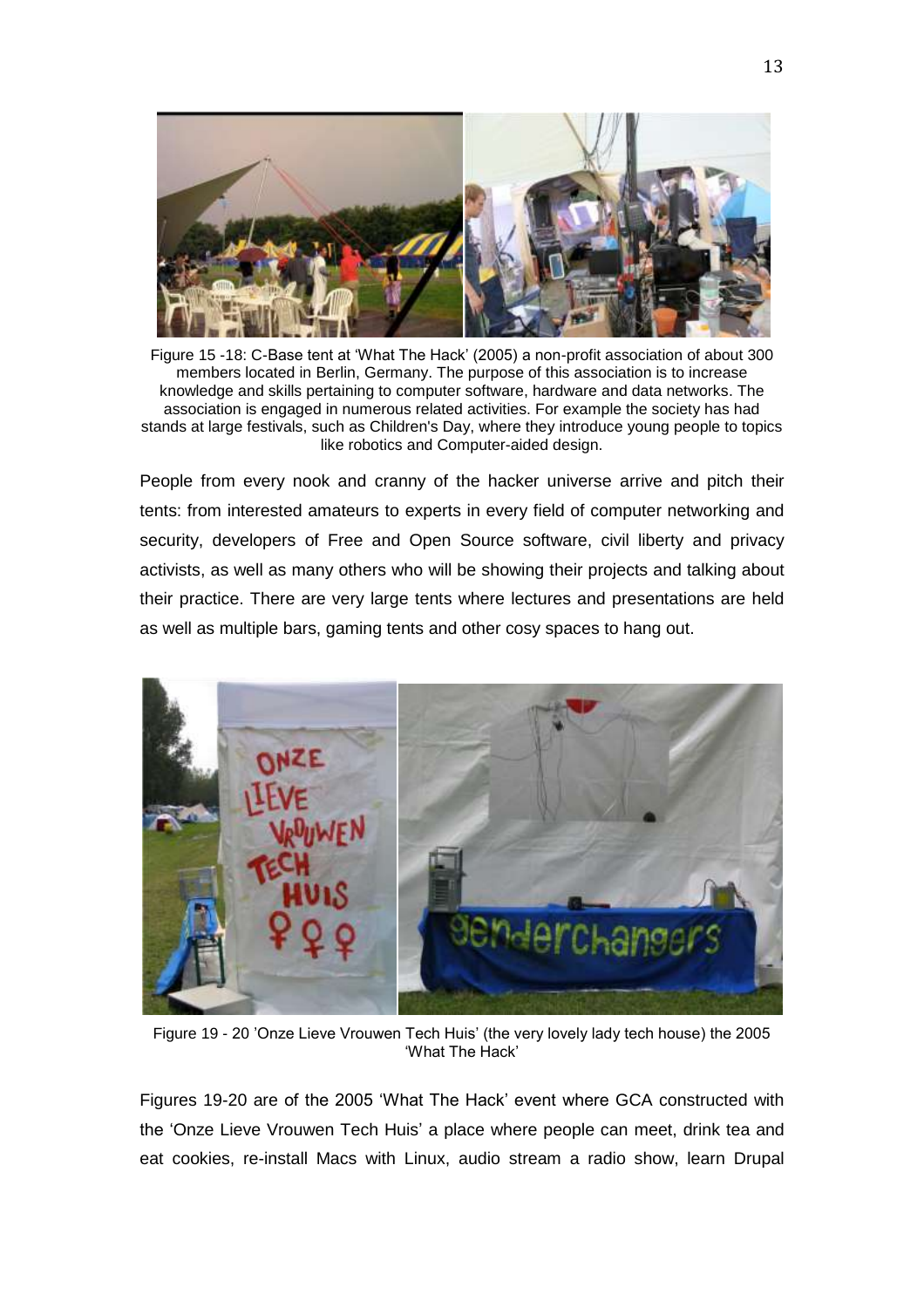CMS, make a mandala using old hardware, discuss Wavelan, life love and other catastrophes, and many other interesting topics regarding free software in a comfy environment. To utilise systems, for something other than they were meant/designed for, they hack the hardware (literally with screwdrivers and hammers). As I have elucidated above, the GCA challenge perceptions about the relationship with the computer itself and they have succeeded to some degree.



Figure 21: "spiritual hack" site-specific installation documentation



Figure 22: "spiritual hack" site specific installation (detail)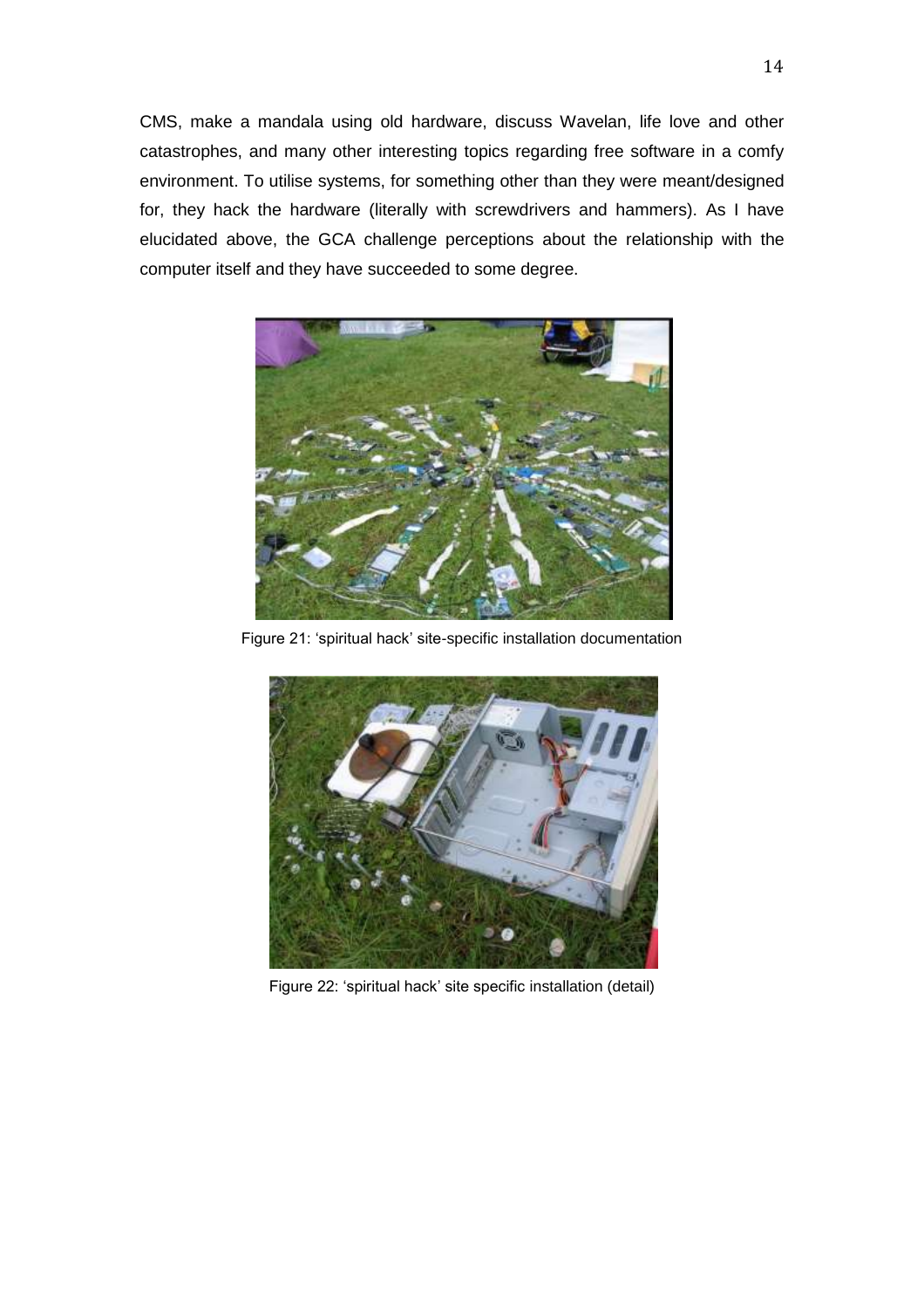

Figure 23: "spiritual hack" site specific installation documentation.



Figure 24: "spiritual hack" site specific installation documentation

As a part of their space, an artist member of GCA initiated a hardware mandala installation, a site-specific "spiritual hack" that required hands-on demolition and reconstruction. During the building of it, artist engaged people as they passed by and recruited people to join them to dismantle and open up the confined computer parts and place them in another configuration. Reactions and comments varied greatly, and they engaged in several exchanges that started with passersby noticing the mandala in the wet soggy grass:

"Hey, that network card has a life-time guarantee!" a young man said in horror. 'Oh, nice. It's beautiful. Very balanced,' says another.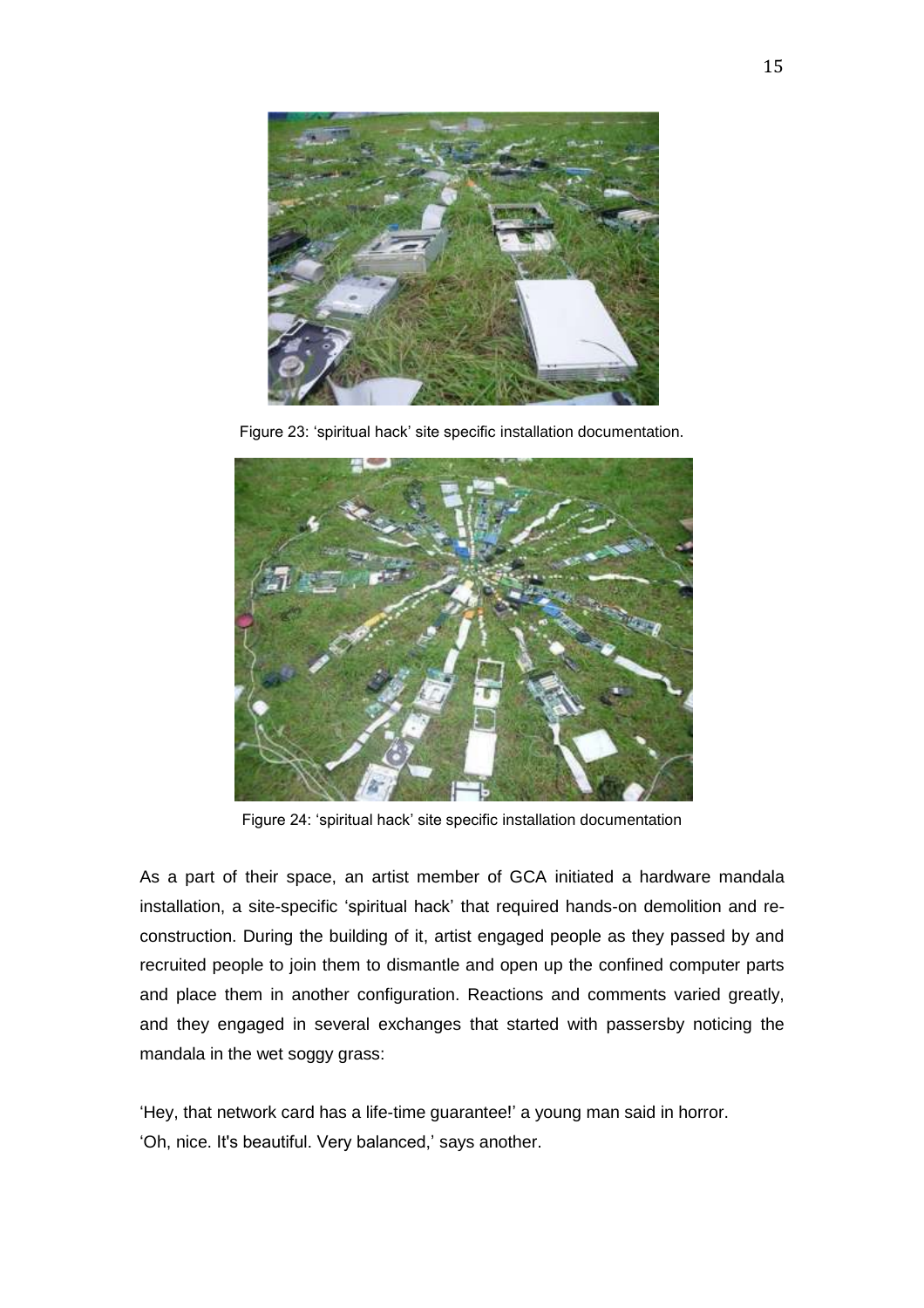To conclude such a massive event like "What the Hack" is impossible given the scope in which I write, but I hope to have articulated how these events encompass a need for engaged real life events. This locality is not necessarily connected to a fixed physical location, or even nation, but more to a meeting place. The notion of "engaged autonomy" plays a big part in these processional events, with no set goal that has to be fulfilled, what it exactly does is just as much up to the participants and the event developers, as it is up to all the *others*. As a hackspace event developer you must be able to develop own initiatives, be independent and self-organised because there is no clear determination of responsibility, leadership or office. It is clear that as a participant you think a feature is missing in a particular program, then maybe you are the one it takes to develop it. These events thus unify imagination and objects, the abstract and the concrete, which allows people to create new building blocks towards something anew.

## **Conclusion: DO IT TOGETHER (DIT) HAS ONE DISADVANTAGE MORE – WE ARE NEVER FINISHED…**

Computer Operating Systems are those often invisible yet ubiquitous digital entities which by now have penetrated deeply into our material world. I have briefly articulated strategies of how artists with a hacker approach can turn our ideas, dreams and fantasies about machines and code upside down as an infinitely intriguing way of creating. Ideally, an art school studio could have many of the characteristics of one of these events. A student should not just study how to create things using the media, but also how the tools themselves are designed, and what options they have of rethinking them. I advocate that a good art school program should give this opportunity.

These practices I have described act to mobilise engagement with new technologies, to create infrastructures and attempt to understand these tools as world-making in a literal, not only metaphorical sense. Approaching the computer as not only a calculator but as a theatre stage; not only a word processer, but a writer of love letters, the computer is a new world, a place for art as an executable process, whether it is used to formulate instructions for a machine, ideas for people or both.

Sending back and forth emails with some of my peers from GCA while preparing for this paper, we jointly constructed this rather poetic and subjective response to some of the questions that were unfolding: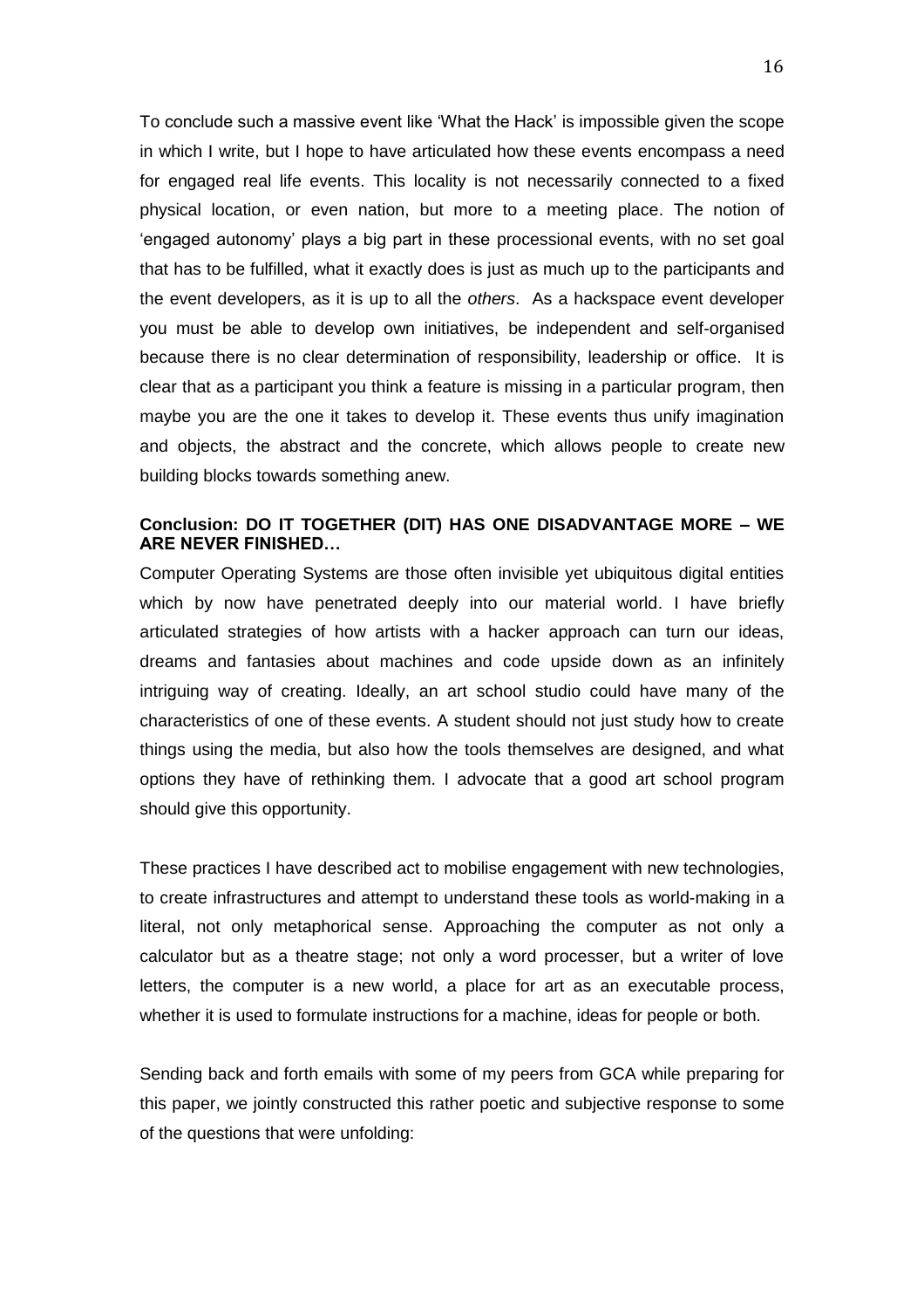*START* Date: 8 April 2010 21:55 Subject: Re: Re : Tr. : [GCA] ... feedback for presentation

we did it together (DIT) has one disadvantage more - we are never finished... and the original goal was to conquer the world like true nerds wish for

but THEN one needs a bit of resistance as well

AND stay tuned

and conquer the flow and never stop being curious about what system runs in your office and being amazed how out-dated it is and realising our own systems are so much better in fact

with great bravura I gave my boyfriend a new screwdriver (3mm, nr. 0) telling him that we all need great screwdrivers in life

of course I had already tried it out pulling off the old nametag on his house adding myself to it

now back to work... *END*

These actions I have described involve technology itself read against its grain. The events promise no expensive computing utopias and are not futurist humanmachine-interface research but instead the basic tools and D.I.Y./T scenario, which forces the *user* to hack the computer in order to regain control. In Figure 25 one can see a workshop participant enchanted by viewing the inside of a hard-drive for the first time.



Figure 25: Participant viewing a hard-drive for the first time at Miss Despoinas, Hackspace Hobart.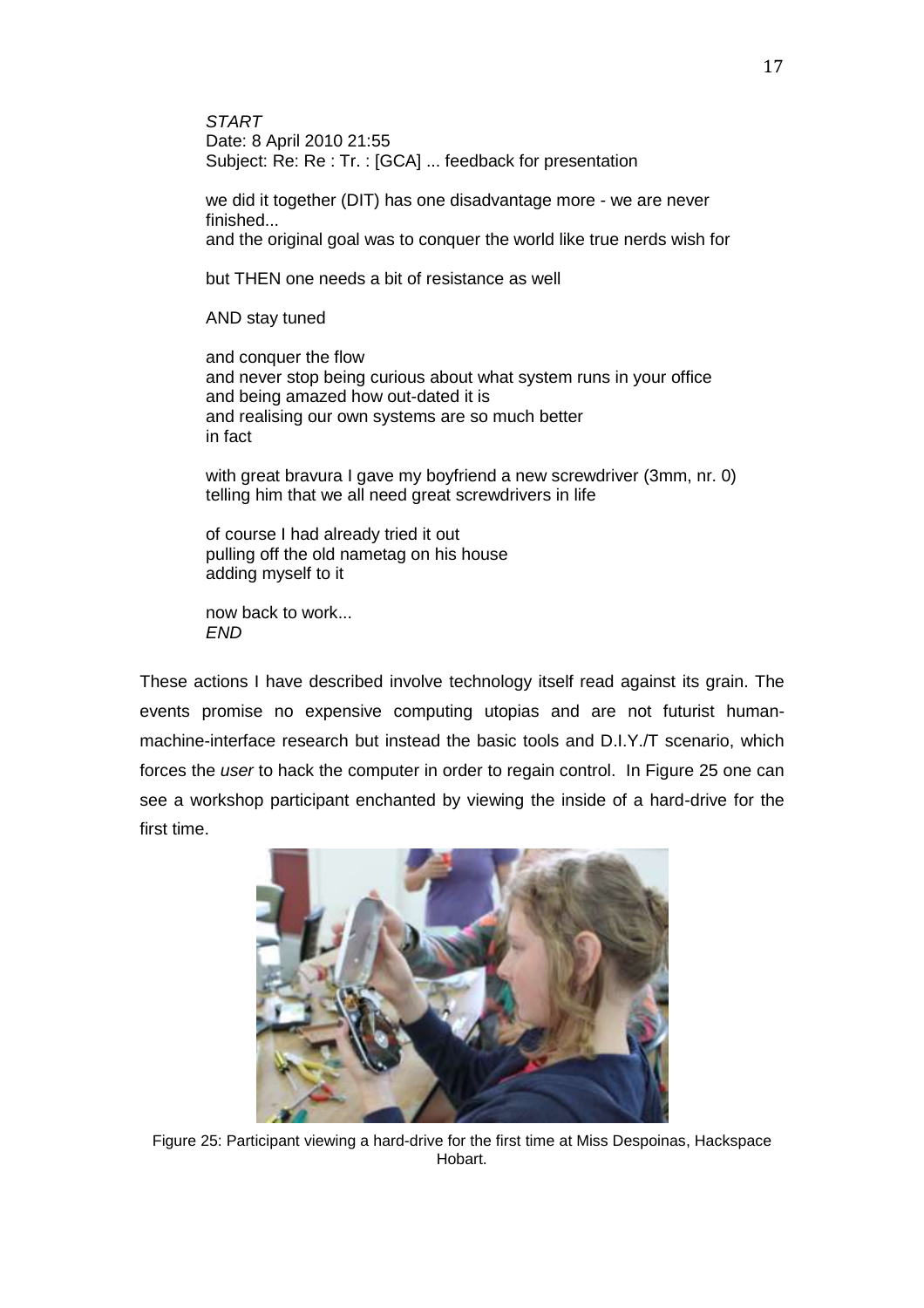A social process involves a wide range of educational actors, technologies, entities and activities. Culture evolves as knowledge spreads throughout society and learning is a process of social construction, of creating meaning through sharing knowledge, experience and cultural nuances. To act autonomously while committing the results of those acts in specific implied rules and protocols, context and conditions, might be then what we need for a more radical dynamic practice.

Here the possibility of radical art practice lies.